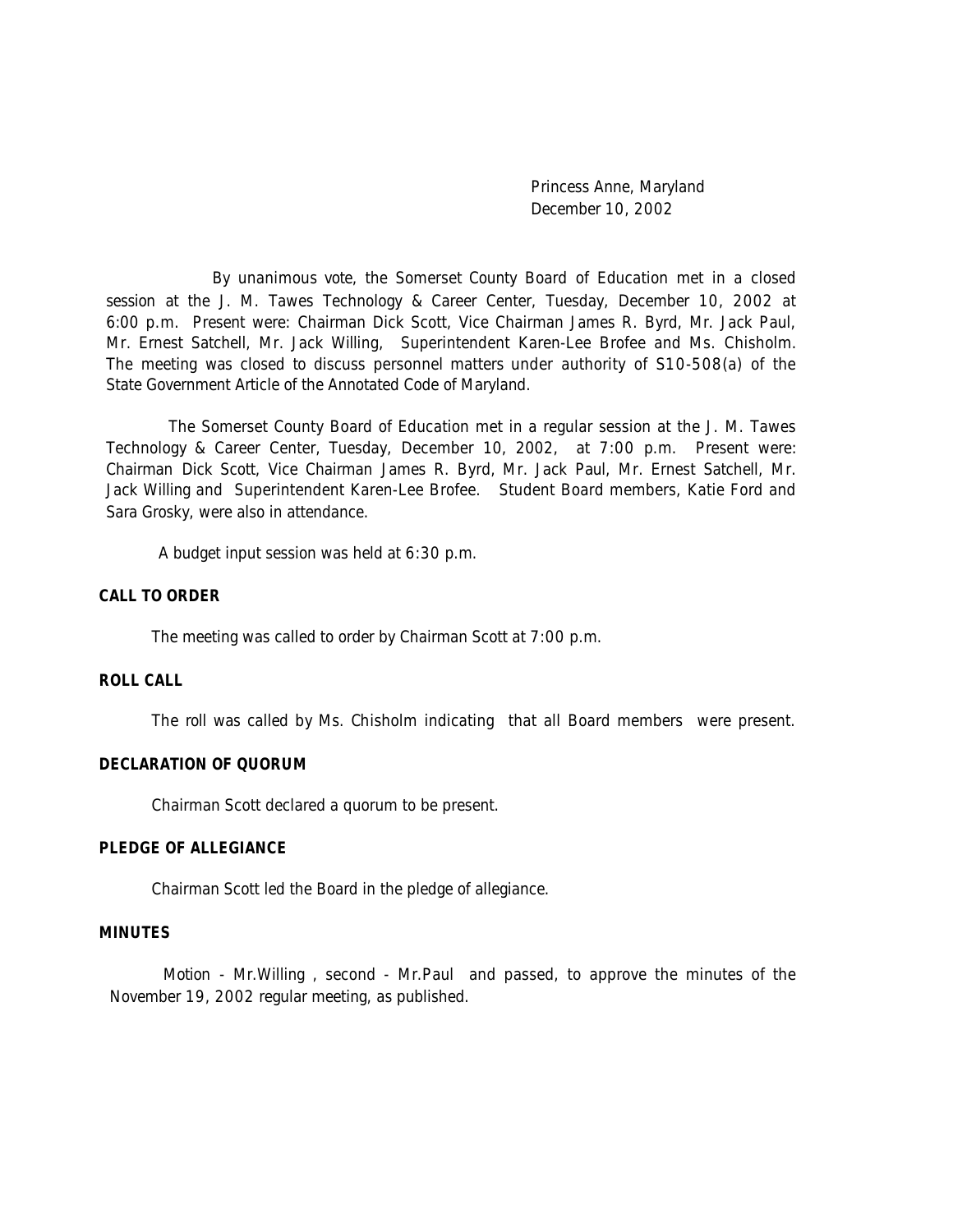Board Meeting - December 10, 2002 Page

### **AGENDA**

Dr. Brofee requested to amend the agenda to move Public Participation to item 11- IE. Motion - Mr. Willing, second - Mr. Satchell and passed, to adopt the agenda as amended.

## **STUDENT BOARD MEMBER REPORT**

Katie Ford and Sara Grosky reported on activities in their area school districts.

## **CRISFIELD HIGH SCHOOL REPORT**

Ms. Debra Josenhans, Principal of Crisfield High School, provided a detailed report on school activities to include School Improvement Goals, SAT scores, band and the Army ROTC will start at Crisfield High School in 2003-04.

## **OLD BUSINESS**

# **PROPOSED POLICY NO. 600-26 (COMPETITIVE FOOD AND FOODS OF MINIMAL NUTRITIONAL VALUE)**

Upon recommendation of the Superintendent, it was moved by Mr. Willing, seconded by Mr. Byrd and passed, to approve Proposed Policy No. 600-26 (Competitive Food and Foods of Minimal Nutritional value).

#### **NEW BUSINESS**

### **PERSONNEL**

Upon recommendation of the Superintendent, it was moved by Mr. Paul, seconded by Mr.Willing and passed, to approve the following personnel actions: resignations: Mary Pruitt and Larry Collins.

## **PERFORMANCE APPRAISAL SYSTEM**

Upon recommendation of the Superintendent, it was moved by Mr. Satchell, seconded by Mr. Byrd and passed to approve the Performance Appraisal System for noncertificated staff for implementation in the second semester.

### **TRANSPORTATION**